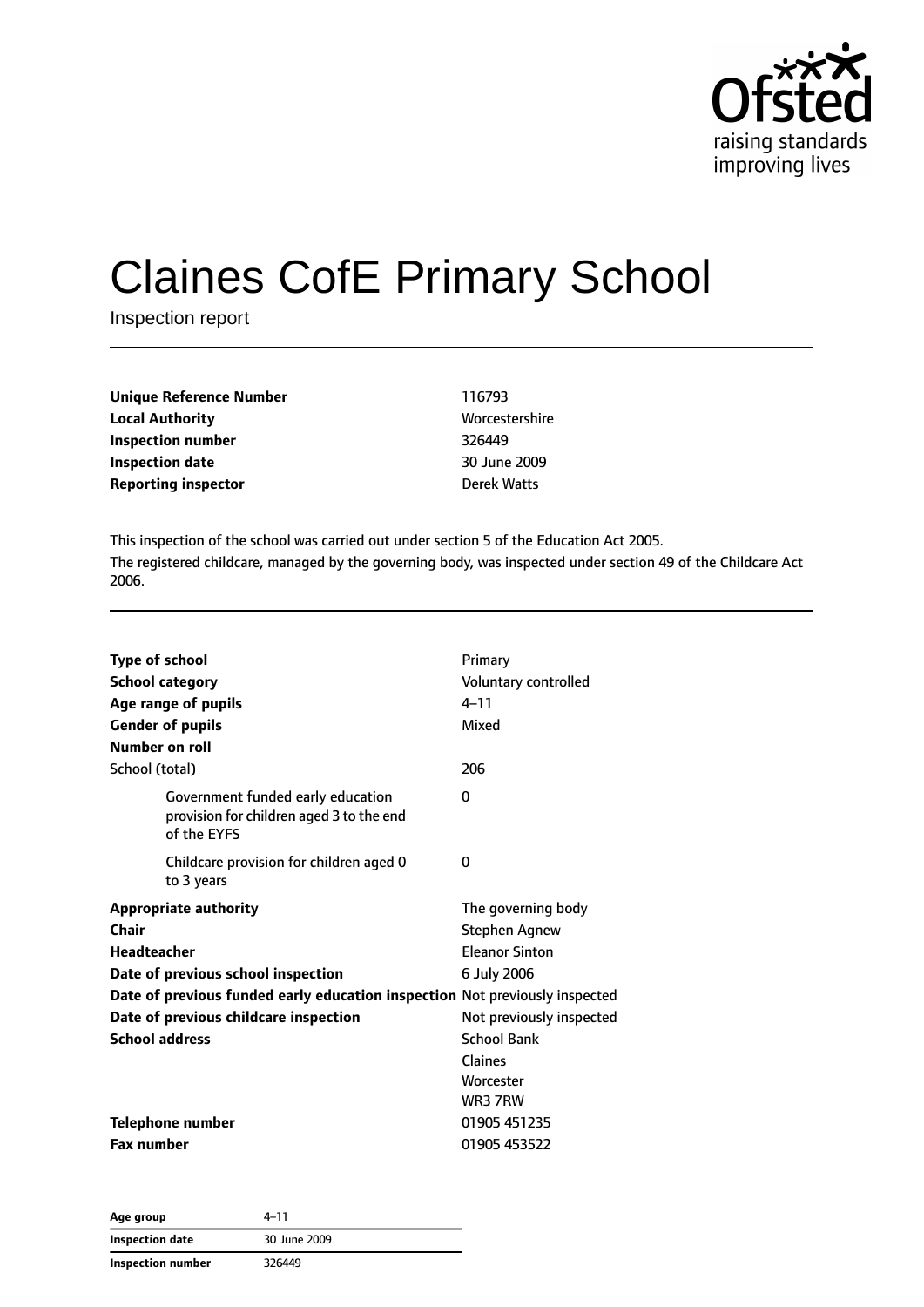.

<sup>©</sup> Crown copyright 2009

Website: www.ofsted.gov.uk

This document may be reproduced in whole or in part for non-commercial educational purposes, provided that the information quoted is reproduced without adaptation and the source and date of publication are stated.

Further copies of this report are obtainable from the school. Under the Education Act 2005, the school must provide a copy of this report free of charge to certain categories of people. A charge not exceeding the full cost of reproduction may be made for any other copies supplied.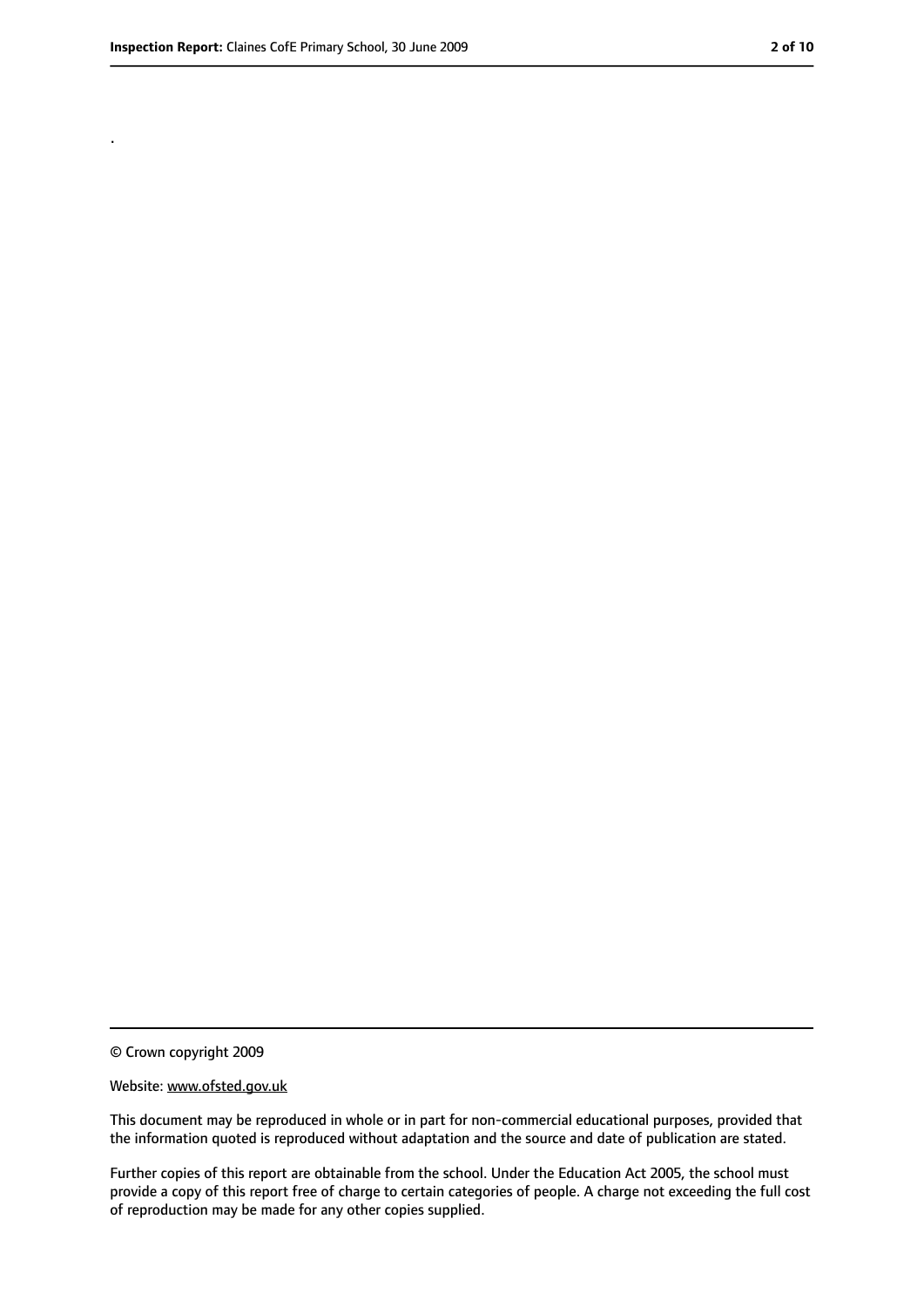# **Introduction**

The inspection was carried out by two additional inspectors, who evaluated the overall effectiveness of the school and investigated the following issues:

- how well leaders and managers are improving provision and pupils' progress in science
- how well pupils are using information and communication technology (ICT) to support their learning.

Evidence was gathered from lesson observations, scrutiny of pupils' work and school documentation. Parents' responses to the questionnaire and discussions with pupils, governors and staff also contributed to the judgements. Other aspects of the school's work were not investigated in detail, but inspectors found no evidence to suggest that the school's own assessments, as given in its self-evaluation, were not justified, and these have been included where appropriate in this report.

# **Description of the school**

Most pupils are from are from a White British background. About 15% are from a range of different ethnic backgrounds. The proportion of pupils with learning difficulties and/or disabilities is below average but the proportion with a statement of special educational needs is above average. These pupils' difficulties lie mainly in the areas of learning, language, speech and communication. There is Early Years Foundation Stage provision for children in Reception.

# **Key for inspection grades**

| Grade 1 | Outstanding  |
|---------|--------------|
| Grade 2 | Good         |
| Grade 3 | Satisfactory |
| Grade 4 | Inadequate   |
|         |              |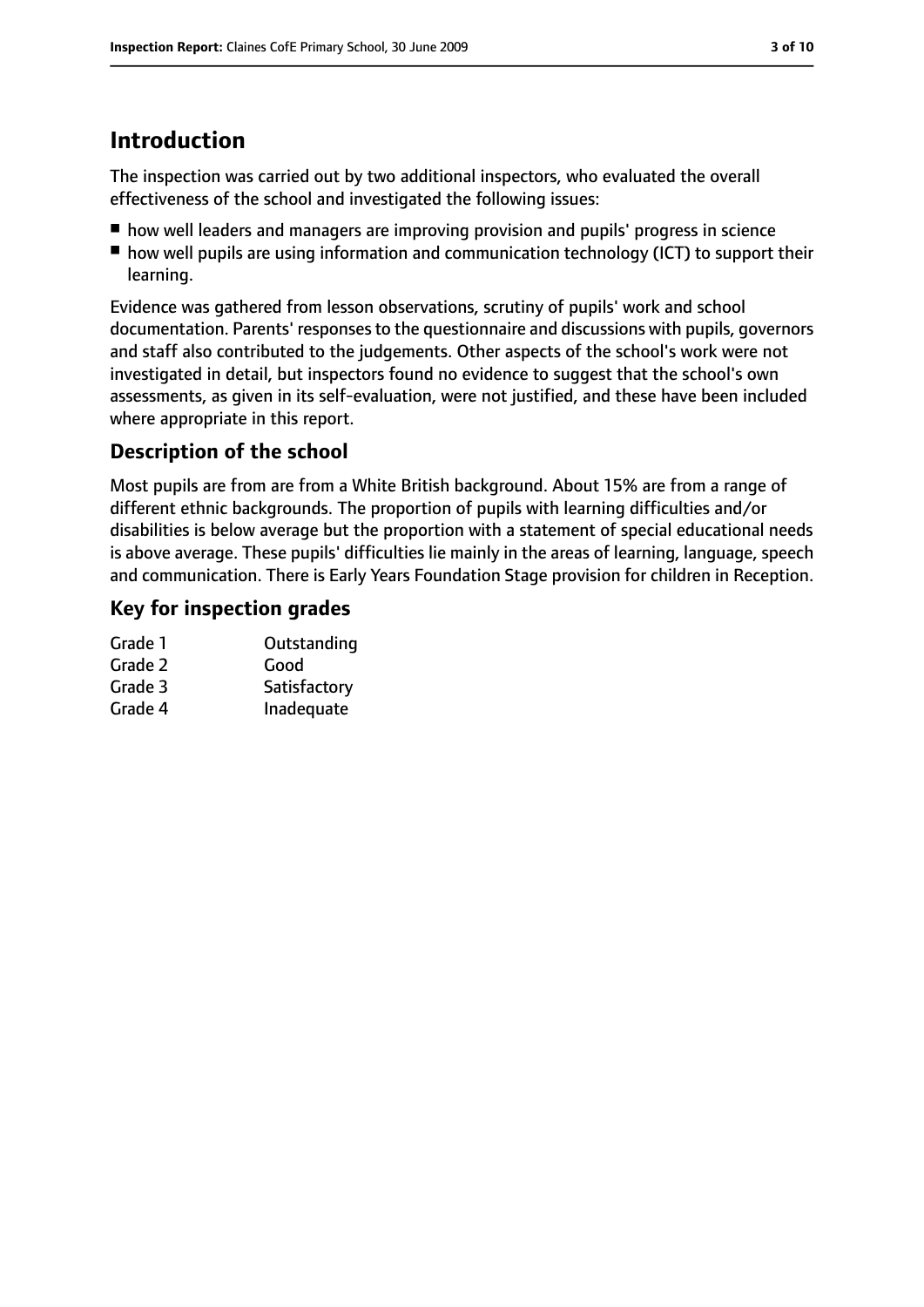# **Overall effectiveness of the school**

#### **Grade: 2**

Claines CE Primary is a good school. Children in Reception get off to a strong start because of the good provision. In Key Stages 1 and 2, good teaching and an outstanding curriculum enable pupils to achieve well. By the end of Year 6, standards are well above average. Effective care, guidance and support, and a positive school climate lead to good personal development and well-being for pupils.

Good leadership and management contribute considerably to the high quality of provision and positive outcomes for pupils. An experienced headteacher provides good leadership and educational direction. The deputy headteacher and other staff responsible for key areas of the school's work are effective in their roles. Educational provision and pupils' performance is systematically monitored and reviewed. As a result, the school has a clear understanding of what it does well and takes effective action to bring about improvement. For example, improvements have been made in writing, ICT, mathematics and, more recently, science. There are effective systems to assess and track pupils' attainment and progress so staff have a clear overview of how well each individual pupil is performing. Despite regular opportunities for consultation, the school has been less effective in seeking the views of parents. Senior staff and governors were surprised by some of the findings of the parents' questionnaire. Governors have a good understanding of pupils' performance and this enables them to offer constructive challenge as well as strong support. The school demonstrates a good capacity to improve further.

Community cohesion is promoted well. Understanding of different cultures and faiths is promoted extremely well through the school'simaginative curriculum. A productive partnership with a school in Spain has been established and links with an African school are developing. The school also has a good link with a city school with a diverse intake. Visits to different places of worship make a successful contribution to pupils' development. Their spiritual, moral, social and cultural development is good.

Most parents are pleased with the care and education provided for their children. The leadership, approachability of staff and additional activities receive considerable praise. Comments from the parents' questionnaire included, 'great school, well led and managed', 'teaching staff are friendly and approachable' and 'lots of opportunities to try new things for example, African drumming, golf and handbells'. However, a significant minority have concerns about behaviour. Most pupils are very well behaved in lessons and around the school but there are a few challenging boys in the upper part of the school whose conduct can be less positive. Senior leaders have introduced clear policies and strategies which are improving this behaviour. However, teaching approaches are not always fully effective in engaging difficult pupils.

Standards by the end of Year 2 are consistently above average in reading, writing and mathematics. National test results show that standards by the end of Year 6 are usually well above average in English, mathematics and science. Science results dipped to average in 2008 and pupils' progress was satisfactory in this subject. The school has taken effective action to tackle this decline. There has been a successful focus on developing scientific vocabulary and investigative work. Topics such as forces and plants have been give greater attention. Provisional test results and pupils' work show that the current Year 6 has made good progress in science. The emphasis on investigative and problem-solving work contributes well to pupils' good progress in mathematics. Many pupils are confident and articulate speakers. Speaking and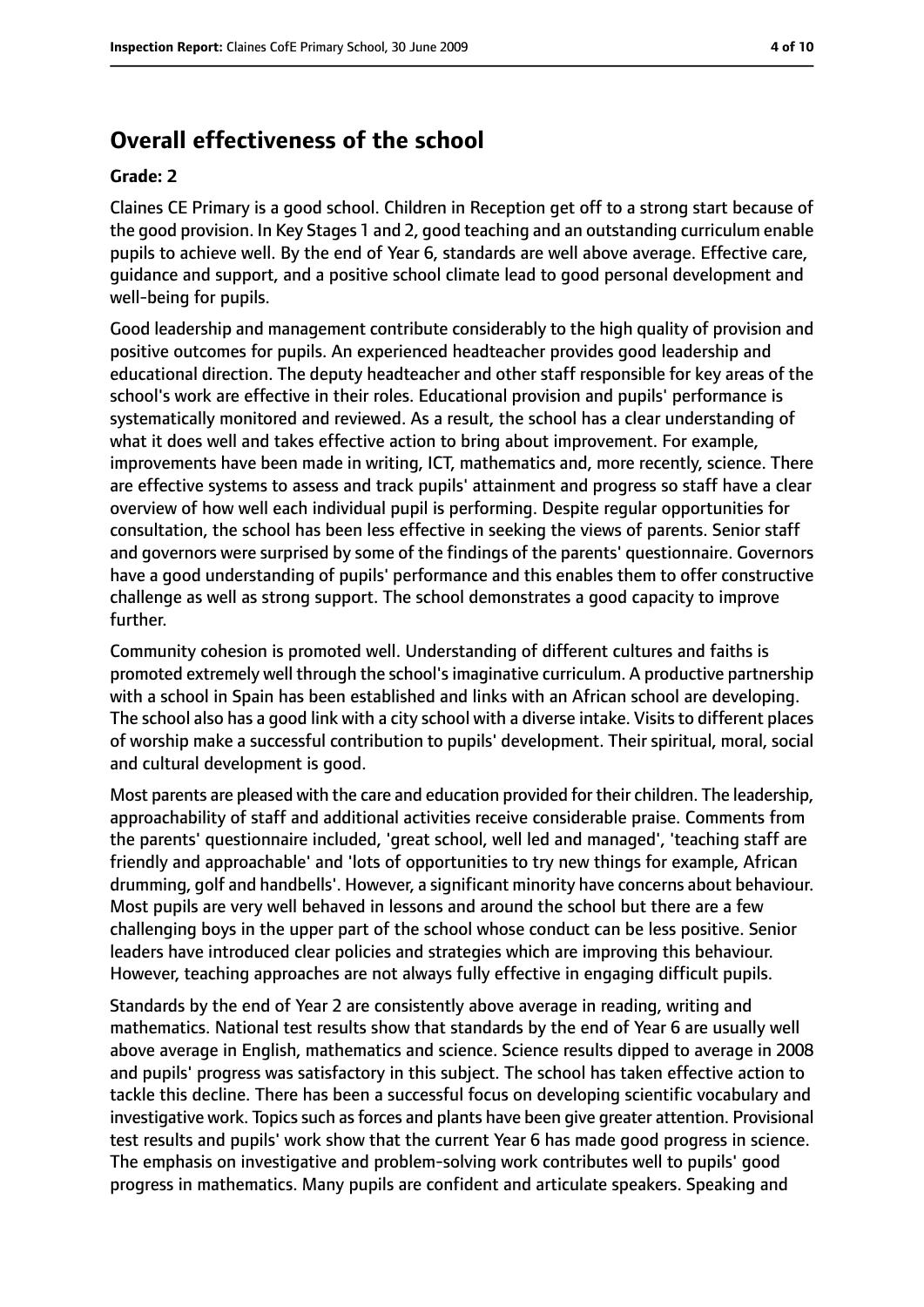listening activities are used well to develop writing. Pupils have good opportunities to write extended pieces and they are applying and developing writing skills well in other subjects.

Good teaching is a key factor in pupils' good progress. Pupils are enthusiastic learners and respond well to their teachers' clear explanations and instructions. Questioning is used skilfully by teachers to challenge pupils' thinking and check their knowledge and understanding. Assessment information is usually used well to plan teaching and to match activities and tasks to pupils' abilities and needs. Just occasionally, however, lessons are too teacher-directed and tasks are not sufficiently tailored to needs. When this happens, pupils' interest and learning declines. Teaching assistants are well deployed and make a valuable contribution to pupils' learning, particularly for those who need additional help with literacy and numeracy. Pupils are set specific learning targets in literacy and numeracy so they know what they need to do to improve. Individual target setting is much sharper than at the time of the last inspection. The marking of pupils' work is constructive and helpful.

The curriculum is creative and imaginative. It not only promotes good progress for pupils but it also makes a valuable contribution to their personal development. There are effective links between subjects which add relevance and meaning to learning. Provision for music is a strength. For example, Year 3 pupils learn to play the recorder and all pupils in Years 4 and 5 are taught to play the cornet or flute. African drumming is enjoyed by all. The school offers a very good range of clubs and visits. These are thoroughly enjoyed by the pupils and much appreciated by the parents. Health and safety education is promoted extremely well across the school.

Provision for ICT has been improved considerably since the last inspection and pupils use this technology competently in a range of subjects. In Year 1, for example, pupils record sentences and play them back to their peers for feedback. Pupils in Year 2 use a computer program well to solve money problems. In science in Year 6, pupils investigating the energy in different foods take digital photographs to show the burning of foods and the heating of water. Their measurements of time and temperature are recorded on a spreadsheet and converted to a graph.

Pastoral care is effective and there are robust procedures to safeguard pupils. Pupils are confident that there is always a grown-up to whom they can turn if they are upset or have a problem. Pupils thoroughly enjoy school as shown by their very keen participation in activities and their well above average attendance. They adopt healthy lifestyles and show an excellent understanding of the importance of healthy diets and exercising regularly. They thrive on the additional responsibilities they are given and make good contributions to the school and to the wider community. Members of the school council, for example, have contributed to improvements to playtime arrangements. Pupils raise funds for a variety of national and overseas charities. All in all, pupils are well prepared for the next stage of their education. By the time they leave, they have good literacy, numeracy and ICT skills. Their personal and social skills are also well developed.

# **Effectiveness of the Early Years Foundation Stage**

#### **Grade: 2**

Most year groups enter the school with knowledge and skills broadly at the levels expected for their age. By the end of Reception, children reach above average standards in all areas of learning. The Early Years Foundation Stage is led and managed well. Good attention to children's welfare, effective teaching and an interesting range of learning activities enable children to make good progress. Children make good gains in their personal and social development because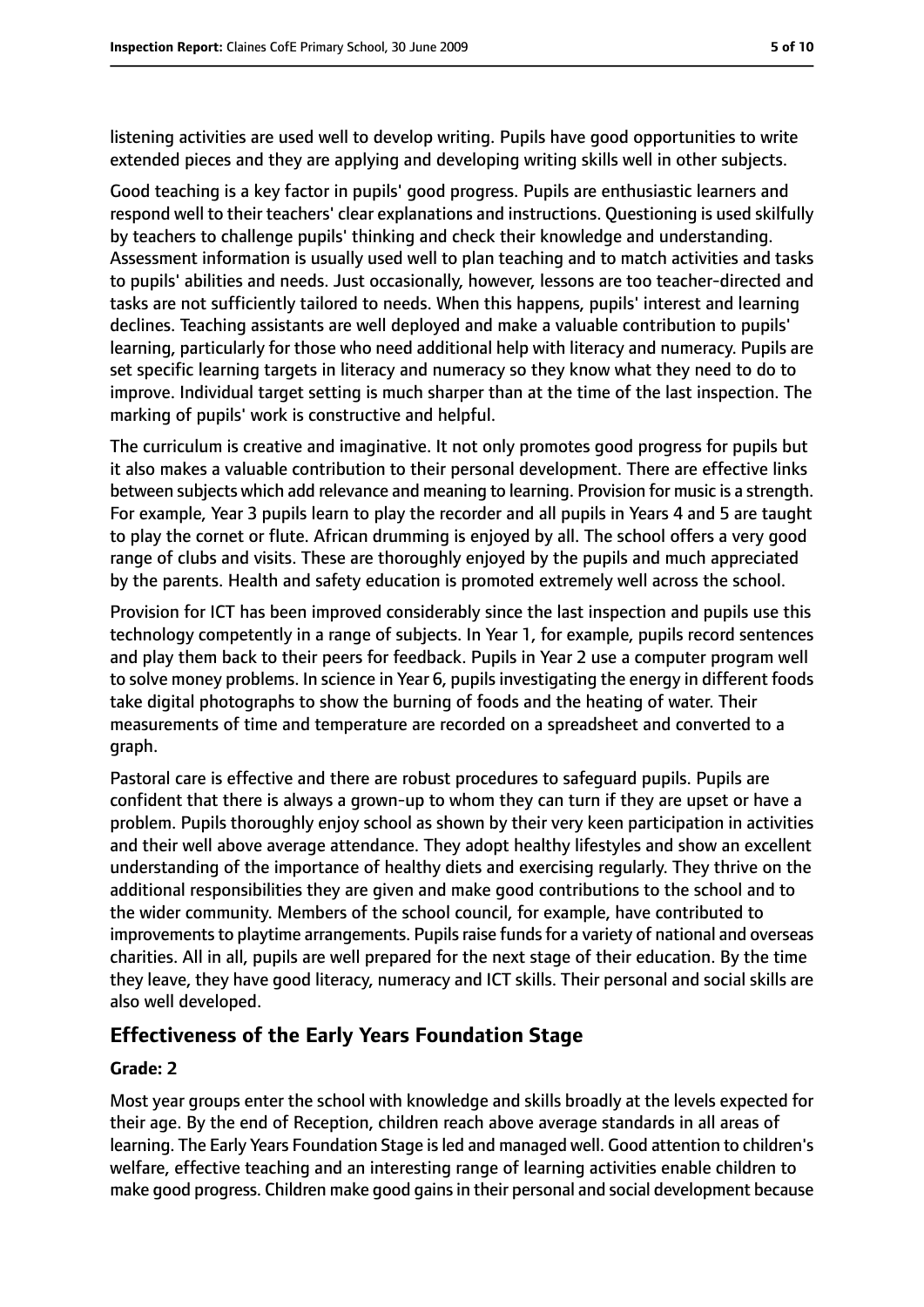of the positive relationships established between adults and children. Children thoroughly enjoy their time in the Reception class. They are well motivated to learn and readily share toys and resources. Good attention is given to children's speaking and listening skills and to their mathematical development, particularly calculation. Children have good opportunitiesto acquire and practise early writing skills. However, there is scope to extend writing opportunities for boys who do not perform as well as girls in this area. Staff provide a good balance of adult-led, structured activities and those that enable children to explore and work independently. Outdoor learning activities are exciting and contribute well to children's creativity and physical development. Parents participate well in activities such as assembly, 'Read with me' and ICT club. There are good partnerships with local preschool settings. Children from these visit and enjoy activities such as drumming, sports events and forest school.

## **What the school should do to improve further**

- Ensure that teaching and activities in all lessons are closely tailored to differing needs and fully engage all pupils in their learning.
- Ensure that systems for gaining parents' views keep senior leaders and governors well informed of parents' opinions.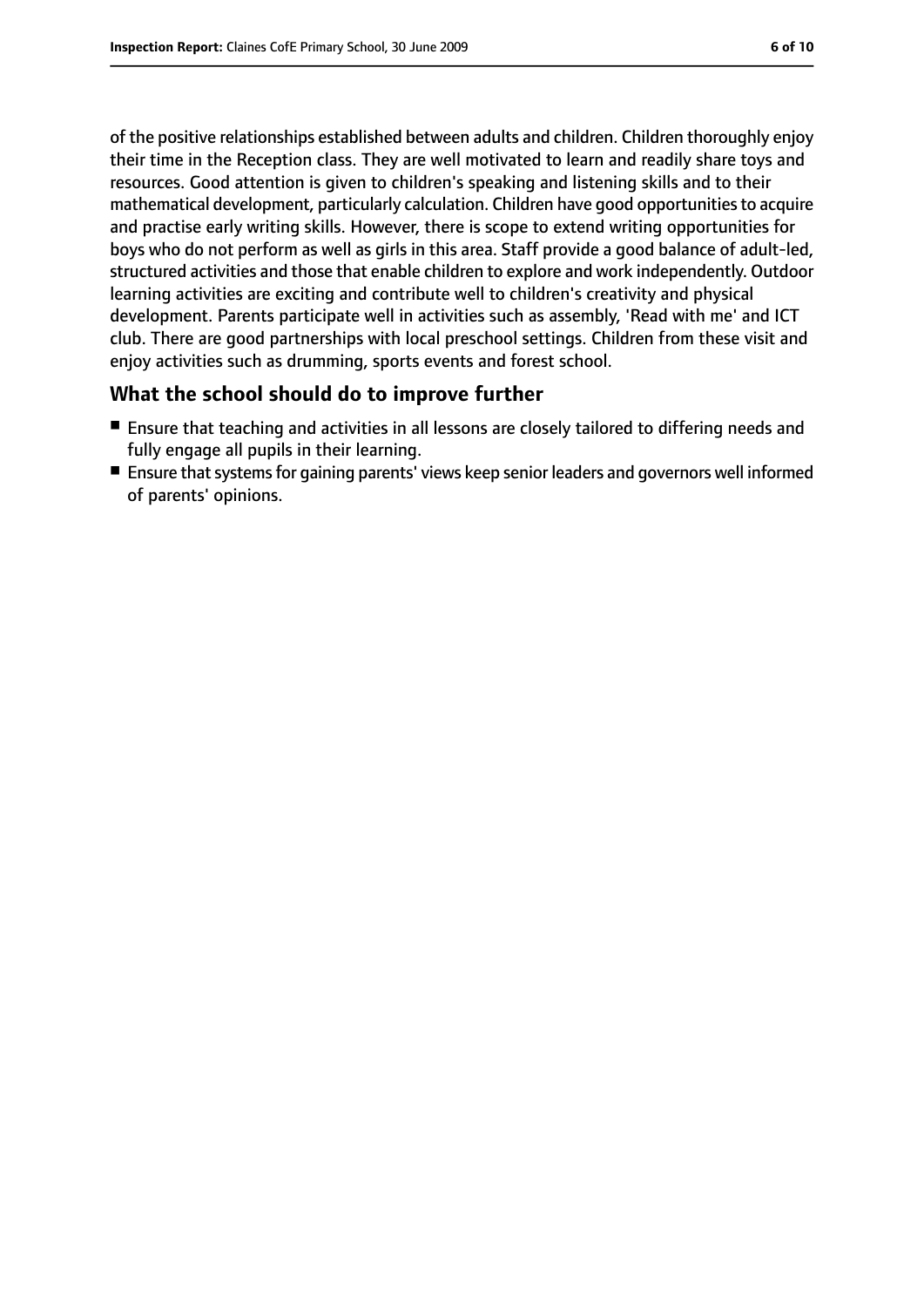**Any complaints about the inspection or the report should be made following the procedures set out in the guidance 'Complaints about school inspection', which is available from Ofsted's website: www.ofsted.gov.uk.**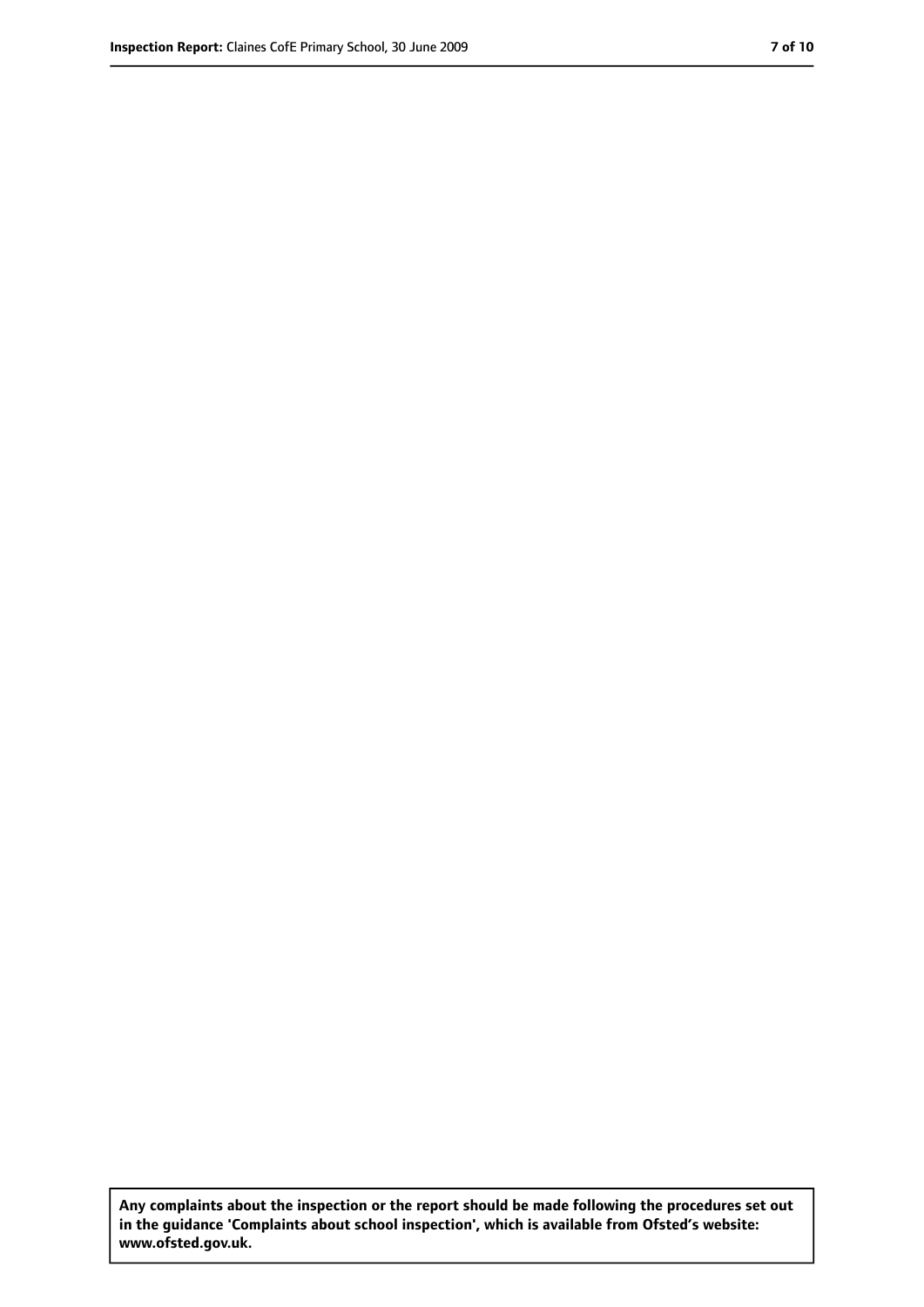# **Inspection judgements**

| key to judgements: grade 1 is outstanding, grade 2 good, grade 3 satisfactory, and ا | School         |
|--------------------------------------------------------------------------------------|----------------|
| arade 4 inadequate                                                                   | <b>Overall</b> |

#### **Overall effectiveness**

| How effective, efficient and inclusive is the provision of<br>education, integrated care and any extended services in meeting the<br>needs of learners? |     |
|---------------------------------------------------------------------------------------------------------------------------------------------------------|-----|
| Effective steps have been taken to promote improvement since the last<br>inspection                                                                     | Yes |
| How well does the school work in partnership with others to promote learners'<br>well being?                                                            |     |
| The capacity to make any necessary improvements                                                                                                         |     |

# **Effectiveness of the Early Years Foundation Stage**

| How effective is the provision in meeting the needs of children in the<br>l EYFS?            |  |
|----------------------------------------------------------------------------------------------|--|
| How well do children in the EYFS achieve?                                                    |  |
| How good are the overall personal development and well-being of the children<br>in the EYFS? |  |
| How effectively are children in the EYFS helped to learn and develop?                        |  |
| How effectively is the welfare of children in the EYFS promoted?                             |  |
| How effectively is provision in the EYFS led and managed?                                    |  |

#### **Achievement and standards**

| How well do learners achieve?                                                  |  |
|--------------------------------------------------------------------------------|--|
| $\vert$ The standards <sup>1</sup> reached by learners                         |  |
| How well learners make progress, taking account of any significant variations  |  |
| between groups of learners                                                     |  |
| How well learners with learning difficulties and/or disabilities make progress |  |

## **Annex A**

<sup>&</sup>lt;sup>1</sup>Grade 1 - Exceptionally and consistently high; Grade 2 - Generally above average with none significantly below average; Grade 3 - Broadly average to below average; Grade 4 - Exceptionally low.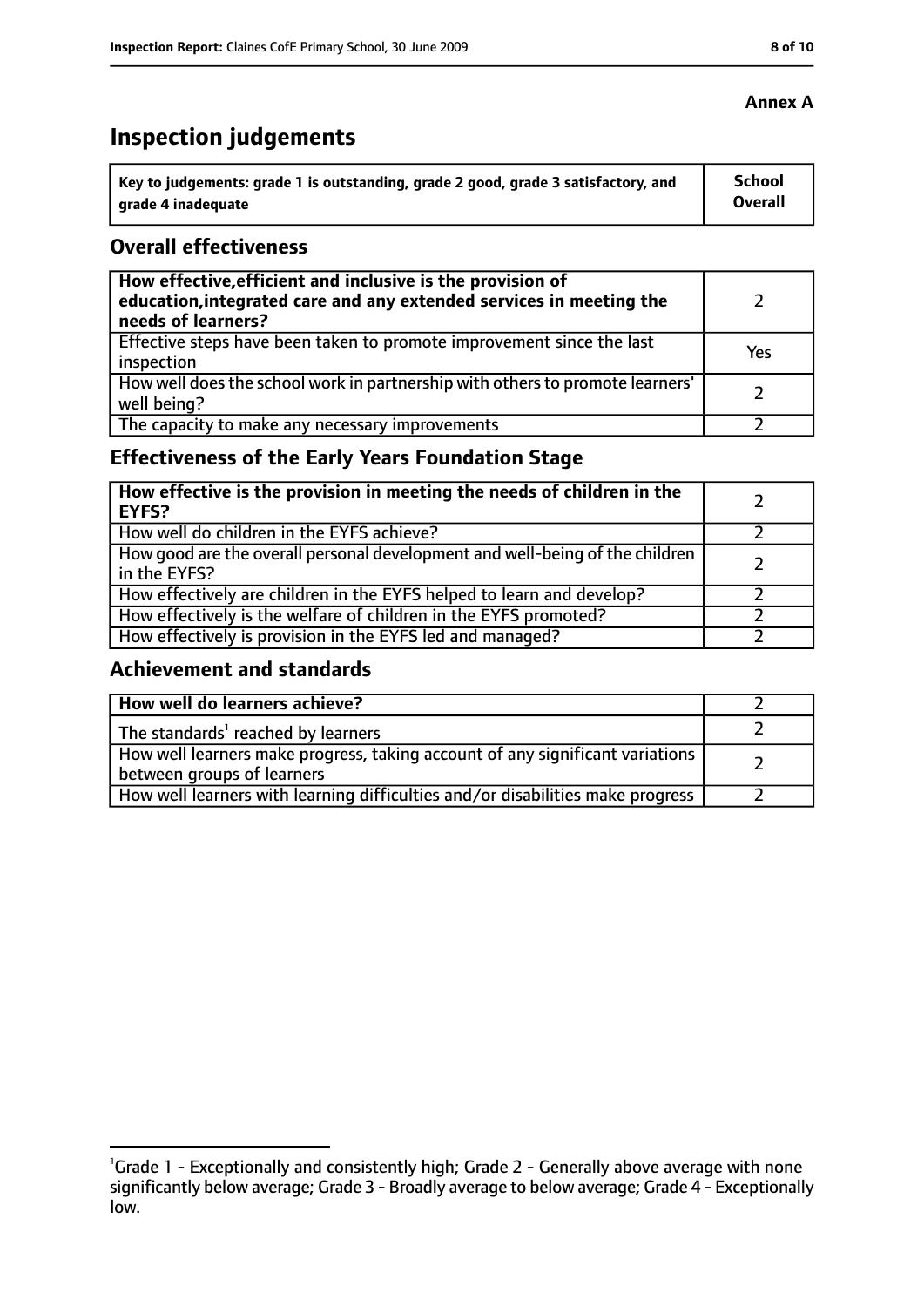# **Personal development and well-being**

| How good are the overall personal development and well-being of the<br>learners?                                 |  |
|------------------------------------------------------------------------------------------------------------------|--|
| The extent of learners' spiritual, moral, social and cultural development                                        |  |
| The extent to which learners adopt healthy lifestyles                                                            |  |
| The extent to which learners adopt safe practices                                                                |  |
| The extent to which learners enjoy their education                                                               |  |
| The attendance of learners                                                                                       |  |
| The behaviour of learners                                                                                        |  |
| The extent to which learners make a positive contribution to the community                                       |  |
| How well learners develop workplace and other skills that will contribute to<br>their future economic well-being |  |

# **The quality of provision**

| How effective are teaching and learning in meeting the full range of<br>learners' needs?              |  |
|-------------------------------------------------------------------------------------------------------|--|
| How well do the curriculum and other activities meet the range of needs and<br>interests of learners? |  |
| How well are learners cared for, quided and supported?                                                |  |

# **Leadership and management**

| How effective are leadership and management in raising achievement<br>and supporting all learners?                                              |     |
|-------------------------------------------------------------------------------------------------------------------------------------------------|-----|
| How effectively leaders and managers at all levels set clear direction leading<br>to improvement and promote high quality of care and education |     |
| How effectively leaders and managers use challenging targets to raise standards                                                                 |     |
| The effectiveness of the school's self-evaluation                                                                                               |     |
| How well equality of opportunity is promoted and discrimination eliminated                                                                      |     |
| How well does the school contribute to community cohesion?                                                                                      |     |
| How effectively and efficiently resources, including staff, are deployed to<br>achieve value for money                                          |     |
| The extent to which governors and other supervisory boards discharge their<br>responsibilities                                                  |     |
| Do procedures for safeguarding learners meet current government<br>requirements?                                                                | Yes |
| Does this school require special measures?                                                                                                      | No  |
| Does this school require a notice to improve?                                                                                                   | No  |